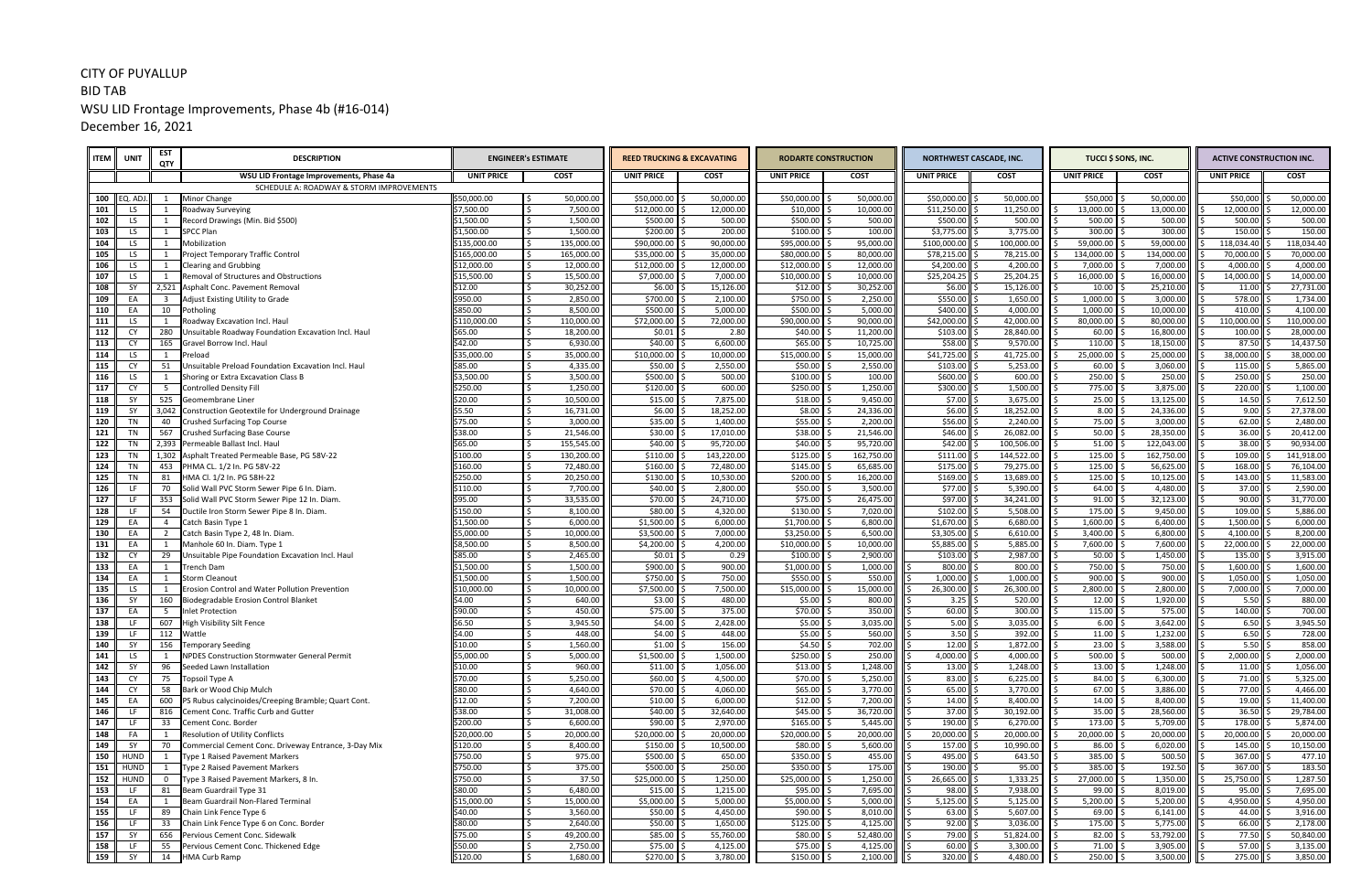## CITY OF PUYALLUP

BID TAB

# WSU LID Frontage Improvements, Phase 4a (#16-013)

December 1, 2020

| 160   |  | Mailbox Support, Type 1                               | \$500.00    | 500.00       | \$750.00 \$          | 750.00     | $$450.00$ \$               | 450.00       | 600.00        | 600.00       | $1,000.00$ \$ | $1,000.00$ \$               | 725.00 \$          | 725.00       |
|-------|--|-------------------------------------------------------|-------------|--------------|----------------------|------------|----------------------------|--------------|---------------|--------------|---------------|-----------------------------|--------------------|--------------|
| 161   |  | Illumination System, Comnplete                        | \$86,000.00 | 86,000.00    | $$66,000.00$ $$$     | 66,000.00  | \$70,000.00                | 70,000.00    | $76,600.00$ , | 76,600.00    | 72,000.00 \$  | 72,000.00 ┃ ┃ ͺ             | 65,000.00          | 65,000.00    |
| 162   |  | Permanent Signing                                     | \$5,500.00  | 5,500.00     | \$1,500.00           | 1,500.00   | $$300.00$ \ \$             | 300.00       | 1,600.00      | 1,600.00     | $1,000.00$ \$ | $1,000.00$ \$               | $3,000.00$ \$      | 3,000.00     |
| 163   |  | <b>I</b> Paint Line                                   |             | 585.00       | $$2.00$ S            | 1,560.00   | $$1.00$ \ \$               | 780.00       | 1.00          | 780.00       | $0.90$ \$     | 702.00       9              | $1.00 \, \text{S}$ | 780.00       |
| 164   |  | 1,627 Plastic Line                                    | \$5.00      | 8,135.00     | $$2.80$ $$$          | 4,555.60   | $$2.00$ $ $                | 3,254.00     | 2.00          | 3,254.00     | $2.00$ \$     |                             | $2.00$   \$        | 3,254.00     |
| 165   |  | <b>Plastic Traffic Arrow</b>                          | \$300.00    | 1,200.00     | \$350.00 S           | 1,400.00   | \$325.00                   | 1,300.00     | 340.00        | 1,360.00     | $350.00$ \$   | $1,400.00$ $\parallel$ \$   | $330.00$ \$        | 1,320.00     |
| 166   |  | Gabion Cribbing - Twisted or Welded Steel Wire Basket | \$100.00    | 2,000.00     | $$180.00$ \          | 3,600.00   | \$400.00                   | 8,000.00     | 450.00        | 9,000.00     | $315.00$ \$   | 6,300.00                    | 650.00             | 13,000.00    |
| 167 I |  | <b>Gabion Rock Backfill</b>                           | \$65.00     | 2,600.00     | $$40.00$ \           | 1,600.00   | $$55.00$ \ \$              | 2,200.00     | 105.00        | 4,200.00     | $150.00$ \$   | 6,000.00                    | $150.00$ \ \$      | 6,000.00     |
| 168   |  | Unsuitable Gabion Foundation Excavation Incl. Haul    | \$85.00     | 1,700.00     | $$0.01$ $\sqrt{5}$   | 0.20       | $$190.00$ $ $              | 3,800.00     | 103.00        | 2,060.00     | 65.00         | $1,300.00$ $\frac{3}{2}$    | 133.00             | 2,660.00     |
| 169   |  | <b>Water Monitoring Port</b>                          | \$1,500.00  | 4,500.00     | $$1,000.00$ $\mid$ 3 | 3,000.00   | $$1,500.00$ $\parallel$ \$ | 4,500.00     | 1,300.00      | 3,900.00     | $1,600.00$ \$ | $4,800.00$   $\parallel$ \$ | 830.00             | 2,490.00     |
|       |  |                                                       | TOTAL =     | 1,419,888.00 |                      | 995,054.89 |                            | 1,174,488.00 |               | 1,191,000.00 |               | 1,235,963.00                |                    | 1.242.242.00 |

| <b>ITEM</b> | <b>UNIT</b> | <b>EST</b><br>QTY | <b>DESCRIPTION</b>                                  | <b>ENGINEER's ESTIMATE</b> |    |             |                   | <b>OLSON BROTHERS EXCAVATING</b> |             |  |
|-------------|-------------|-------------------|-----------------------------------------------------|----------------------------|----|-------------|-------------------|----------------------------------|-------------|--|
|             |             |                   | WSU LID Frontage Improvements, Phase 4a             | <b>UNIT PRICE</b>          |    | <b>COST</b> | <b>UNIT PRICE</b> |                                  | <b>COST</b> |  |
|             |             |                   | SCHEDULE A: ROADWAY & STORM IMPROVEMENTS            |                            |    |             |                   |                                  |             |  |
| 100         | EQ. ADJ     | $\mathbf{1}$      | Minor Change                                        | \$50,000.00                | \$ | 50.000.00   | \$50,000.00       | ll \$                            | 50.000.00   |  |
| 101         | LS          | $\mathbf{1}$      | Roadway Surveying                                   | \$7,500.00                 | \$ | 7,500.00    | \$11,160.00       | \$                               | 11,160.00   |  |
| 102         | LS          | $\mathbf{1}$      | Record Drawings (Min. Bid \$500)                    | \$1,500.00                 | \$ | 1,500.00    | $$500.00$ \$      |                                  | 500.00      |  |
| 103         | LS          | $\mathbf{1}$      | <b>SPCC Plan</b>                                    | \$1,500.00                 | \$ | 1,500.00    | $$1,500.00$ \$    |                                  | 1,500.00    |  |
| 104         | LS          | $\mathbf{1}$      | Mobilization                                        | \$135,000.00               | \$ | 135,000.00  | \$86,000.00 \$    |                                  | 86,000.00   |  |
| 105         | <b>LS</b>   | $\mathbf{1}$      | Project Temporary Traffic Control                   | \$165,000.00               | \$ | 165,000.00  | \$147,500.00 \$   |                                  | 147,500.00  |  |
| 106         | <b>LS</b>   | $\mathbf{1}$      | <b>Clearing and Grubbing</b>                        | \$12,000.00                | \$ | 12,000.00   | \$16,000.00       | ll \$                            | 16,000.00   |  |
| 107         | LS          | $1\,$             | Removal of Structures and Obstructions              | \$15,500.00                | \$ | 15,500.00   | \$30,000.00 \$    |                                  | 30,000.00   |  |
| 108         | SY          | 2,521             | Asphalt Conc. Pavement Removal                      | \$12.00                    | \$ | 30,252.00   | \$23.60           | \$                               | 59,495.60   |  |
| 109         | EA          | 3                 | Adjust Existing Utility to Grade                    | \$950.00                   | \$ | 2,850.00    | $$2,500.00$ \$    |                                  | 7,500.00    |  |
| 110         | EA          | 10                | Potholing                                           | \$850.00                   | \$ | 8,500.00    | $$1,100.00$ \$    |                                  | 11,000.00   |  |
| 111         | LS          | $\mathbf{1}$      | Roadway Excavation Incl. Haul                       | \$110,000.00               | \$ | 110,000.00  | \$84,350.00 \$    |                                  | 84,350.00   |  |
| 112         | <b>CY</b>   | 280               | Unsuitable Roadway Foundation Excavation Incl. Haul | \$65.00                    | \$ | 18,200.00   | \$113.75          | \$                               | 31,850.00   |  |
| 113         | <b>CY</b>   | 165               | Gravel Borrow Incl. Haul                            | \$42.00                    | \$ | 6,930.00    | $$94.25$ \$       |                                  | 15,551.25   |  |
| 114         | LS          | $\mathbf{1}$      | Preload                                             | \$35,000.00                | \$ | 35,000.00   | \$25,600.00       | \$                               | 25,600.00   |  |
| 115         | <b>CY</b>   | 51                | Unsuitable Preload Foundation Excavation Incl. Haul | \$85.00                    | \$ | 4,335.00    | \$55.50           | \$                               | 2,830.50    |  |
| 116         | LS          | $\mathbf 1$       | Shoring or Extra Excavation Class B                 | \$3,500.00                 | \$ | 3,500.00    | \$2,200.00        | \$                               | 2,200.00    |  |
| 117         | <b>CY</b>   | 5                 | Controlled Density Fill                             | \$250.00                   | \$ | 1,250.00    | $$311.00$ \$      |                                  | 1,555.00    |  |
| 118         | SY          | 525               | Geomembrane Liner                                   | \$20.00                    | \$ | 10,500.00   | \$13.85           | \$                               | 7,271.25    |  |
| 119         | SY          | 3,042             | Construction Geotextile for Underground Drainage    | \$5.50                     | \$ | 16,731.00   | \$8.75            | \$                               | 26,617.50   |  |
| 120         | <b>TN</b>   | 40                | <b>Crushed Surfacing Top Course</b>                 | \$75.00                    | \$ | 3,000.00    | \$116.50          | \$                               | 4,660.00    |  |
| 121         | <b>TN</b>   | 567               | <b>Crushed Surfacing Base Course</b>                | \$38.00                    | \$ | 21,546.00   | \$45.50           | \$                               | 25,798.50   |  |
| 122         | <b>TN</b>   | 2,393             | Permeable Ballast Incl. Haul                        | \$65.00                    | \$ | 155,545.00  | $$74.50$ \$       |                                  | 178,278.50  |  |
| 123         | <b>TN</b>   | 1.302             | Asphalt Treated Permeable Base, PG 58V-22           | \$100.00                   | \$ | 130,200.00  | $$157.60$ \$      |                                  | 205,195.20  |  |
| 124         | <b>TN</b>   | 453               | PHMA CL. 1/2 In. PG 58V-22                          | \$160.00                   | \$ | 72,480.00   | $$183.15$ \$      |                                  | 82,966.95   |  |
| 125         | <b>TN</b>   | 81                | HMA Cl. 1/2 In. PG 58H-22                           | \$250.00                   | \$ | 20,250.00   | \$203.00          | \$                               | 16,443.00   |  |
| 126         | LF          | 70                | Solid Wall PVC Storm Sewer Pipe 6 In. Diam.         | \$110.00                   | \$ | 7,700.00    | $$121.00$ \$      |                                  | 8,470.00    |  |
| 127         | LF          | 353               | Solid Wall PVC Storm Sewer Pipe 12 In. Diam.        | \$95.00                    | \$ | 33,535.00   | \$109.00          | \$                               | 38,477.00   |  |
| 128         | LF          | 54                | Ductile Iron Storm Sewer Pipe 8 In. Diam.           | \$150.00                   | \$ | 8,100.00    | \$151.25          | \$                               | 8,167.50    |  |
| 129         | EA          | $\overline{4}$    | Catch Basin Type 1                                  | \$1,500.00                 | \$ | 6,000.00    | \$1,400.00        | \$                               | 5,600.00    |  |
| 130         | EA          | $\overline{2}$    | Catch Basin Type 2, 48 In. Diam.                    | \$5,000.00                 | \$ | 10,000.00   | \$4,000.00        | \$                               | 8,000.00    |  |
| 131         | EA          | $\mathbf 1$       | Manhole 60 In. Diam. Type 1                         | \$8,500.00                 | \$ | 8,500.00    | \$8,300.00        | \$                               | 8,300.00    |  |
| 132         | <b>CY</b>   | 29                | Unsuitable Pipe Foundation Excavation Incl. Haul    | \$85.00                    | \$ | 2,465.00    | \$157.00          | \$                               | 4,553.00    |  |
| 133         | EA          | $1\,$             | <b>Trench Dam</b>                                   | \$1,500.00                 | \$ | 1,500.00    | $$365.00$ \$      |                                  | 365.00      |  |
| 134         | EA          | $\mathbf{1}$      | <b>Storm Cleanout</b>                               | \$1,500.00                 | \$ | 1,500.00    | $$900.00$ \$      |                                  | 900.00      |  |
| 135         | LS          | $\mathbf{1}$      | Erosion Control and Water Pollution Prevention      | \$10,000.00                | \$ | 10,000.00   | \$17,900.00       | \$                               | 17,900.00   |  |
| 136         | SY          | 160               | Biodegradable Erosion Control Blanket               | \$4.00                     | \$ | 640.00      | \$5.60            | \$                               | 896.00      |  |
| 137         | EA          | 5                 | <b>Inlet Protection</b>                             | \$90.00                    | \$ | 450.00      | $$170.00$ \$      |                                  | 850.00      |  |
| 138         | LF          | 607               | High Visibility Silt Fence                          | \$6.50                     | \$ | 3,945.50    | \$6.00            | Ś                                | 3,642.00    |  |
| 139         | LF          | 112               | Wattle                                              | \$4.00                     | \$ | 448.00      | \$5.50            | \$                               | 616.00      |  |
| 140         | SY          | 156               | <b>Temporary Seeding</b>                            | \$10.00                    | \$ | 1,560.00    | \$4.40            | \$                               | 686.40      |  |
| 141         | LS          | $\mathbf{1}$      | NPDES Construction Stormwater General Permit        | \$5,000.00                 | \$ | 5,000.00    | $$2,200.00$ \$    |                                  | 2,200.00    |  |
| 142         | SY          | 96                | Seeded Lawn Installation                            | \$10.00                    | \$ | 960.00      | \$12.80           | \$                               | 1,228.80    |  |
| 143         | CY          | 75                |                                                     | \$70.00                    | \$ | 5,250.00    | \$82.20           | \$                               | 6,165.00    |  |
| 144         | <b>CY</b>   | 58                | Topsoil Type A<br>Bark or Wood Chip Mulch           | \$80.00                    | \$ | 4,640.00    | \$65.25           | \$                               | 3,784.50    |  |
| 145         | EA          | 600               | PS Rubus calycinoides/Creeping Bramble; Quart Cont. | \$12.00                    | \$ | 7,200.00    | $$14.00$ \$       |                                  | 8,400.00    |  |
| 146         | LF          | 816               | Cement Conc. Traffic Curb and Gutter                | \$38.00                    | \$ | 31,008.00   | $$28.35$ \$       |                                  | 23,133.60   |  |
|             |             |                   |                                                     |                            |    |             |                   |                                  |             |  |